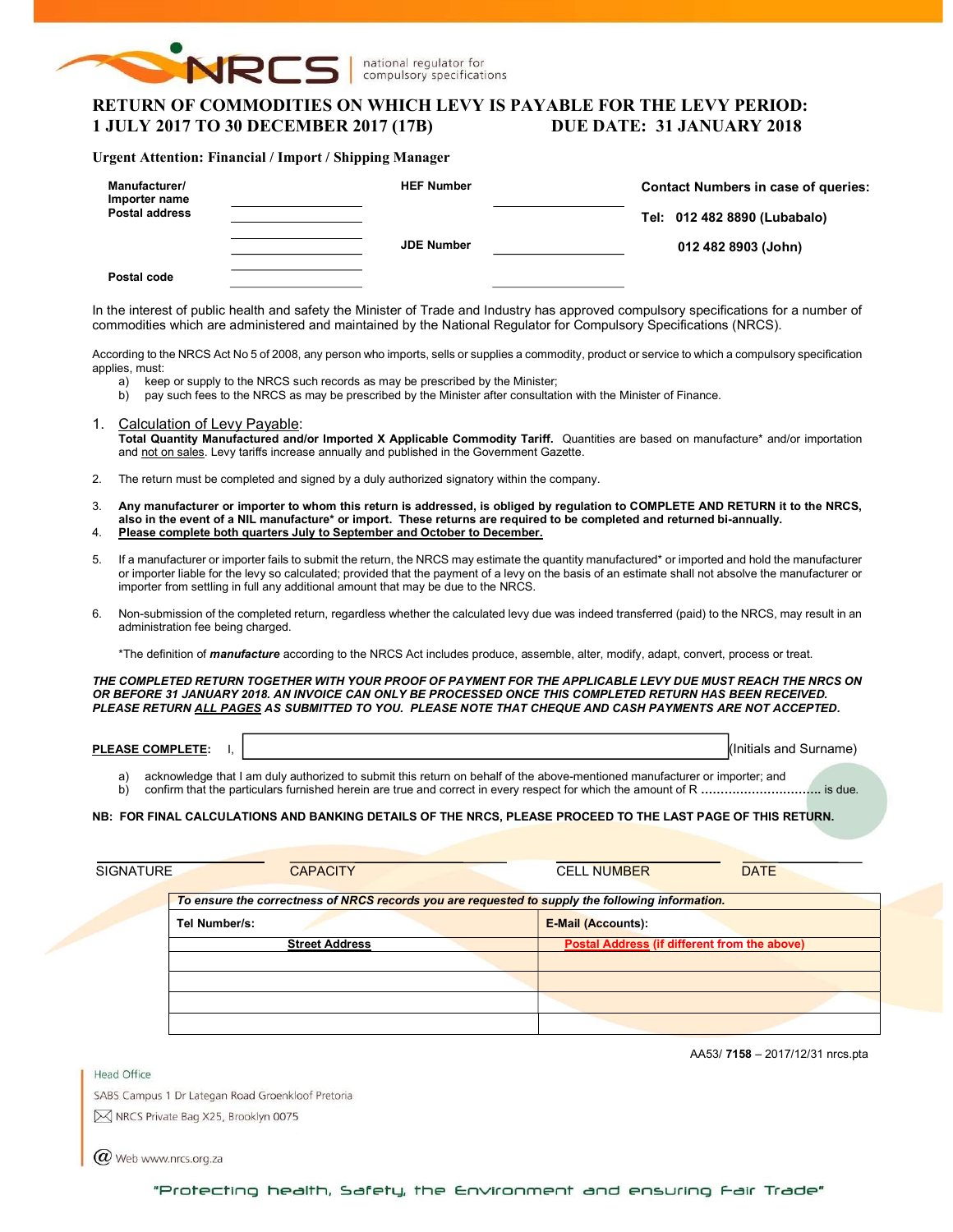### **BU 7158 - 1 July to 31 December 2017 (B)** Page 2 of 6 ……….

## LIGHTERS FOR CIGARETTES, CIGARS AND PIPES

| Code | Description of commodity                                            | Ouantity<br>Manufactured<br><b>July to Sept</b> | Quantity<br>Imported<br>July to Sept | Quantity<br>Manufactured<br>Oct to Dec | Ouantity<br>Imported<br>Oct to Dec | <b>Total</b> | Unit            | Tariff | Levy payable |
|------|---------------------------------------------------------------------|-------------------------------------------------|--------------------------------------|----------------------------------------|------------------------------------|--------------|-----------------|--------|--------------|
| 4510 | (VC 8076)<br>Disposable lighters (for cigarettes, cigars and pipes) |                                                 |                                      |                                        |                                    |              | 100<br>Lighters | R3,37  |              |
| 4511 | (VC 8076)<br>Refillable lighters (for cigarettes, cigars and pipes) |                                                 |                                      |                                        |                                    |              | 100<br>Lighters | R3,37  |              |

## **FOOTWEAR**

| Code | Description of commodity |           | Quantity<br>Manufactured<br><b>July to Sept</b> | Quantity<br>Imported<br><b>July to Sept</b> | Quantity<br>Manufactured<br>Oct to Dec | Quantity<br>Imported<br>Oct to Dec | Total | Unit | Tariff             | Levy payable |
|------|--------------------------|-----------|-------------------------------------------------|---------------------------------------------|----------------------------------------|------------------------------------|-------|------|--------------------|--------------|
| 4600 | <b>Safety Footwear</b>   | (VC 9002) |                                                 |                                             |                                        |                                    |       | Pair | R <sub>0</sub> ,34 |              |

### BIOLOGICAL SAFETY CABINETS

| Code | Description of commodity                                            |           | Juantity<br>Manufactured<br><b>July to Sept</b> | Ouantity<br>Imported<br>July to Sept | Quantity<br>Manufactured<br>Oct to Dec | Quantity<br>Imported<br>Oct to Dec | Total | Unit | <b>Tariff</b>         | Levy payable |  |
|------|---------------------------------------------------------------------|-----------|-------------------------------------------------|--------------------------------------|----------------------------------------|------------------------------------|-------|------|-----------------------|--------------|--|
| 5310 | $\cdots$<br>Microbiological safety cabinets (Classes I, II and III) | (VC 8041) |                                                 |                                      |                                        |                                    |       | Item | R <sub>4</sub> 990.00 |              |  |

### COAL / PARAFFIN-BURNING APPLIANCES

| Code | Description of commodity                              | Ouantity<br>Manufactured | Ouantity<br>Imported | Quantity<br>Manufactured | Quantity<br>Imported | <b>Total</b> | Unit | <b>Tariff</b>       | Levy payable |  |
|------|-------------------------------------------------------|--------------------------|----------------------|--------------------------|----------------------|--------------|------|---------------------|--------------|--|
|      |                                                       | <b>July to Sept</b>      | July to Sept         | Oct to Dec               | Oct to Dec           |              |      |                     |              |  |
| 8110 | (VC 8034)<br>Coal-burning stoves and heaters          |                          |                      |                          |                      |              | Item | R <sub>159,90</sub> |              |  |
|      |                                                       |                          |                      |                          |                      |              |      |                     |              |  |
| 8120 | (VC 9089)<br>Non-pressure paraffin stoves and heaters |                          |                      |                          |                      |              | Item | R <sub>2</sub> ,92  |              |  |
| 8130 | Pressurized paraffin fuelled appliances<br>(VC 9093)  |                          |                      |                          |                      |              | Item | R <sub>2</sub> ,92  |              |  |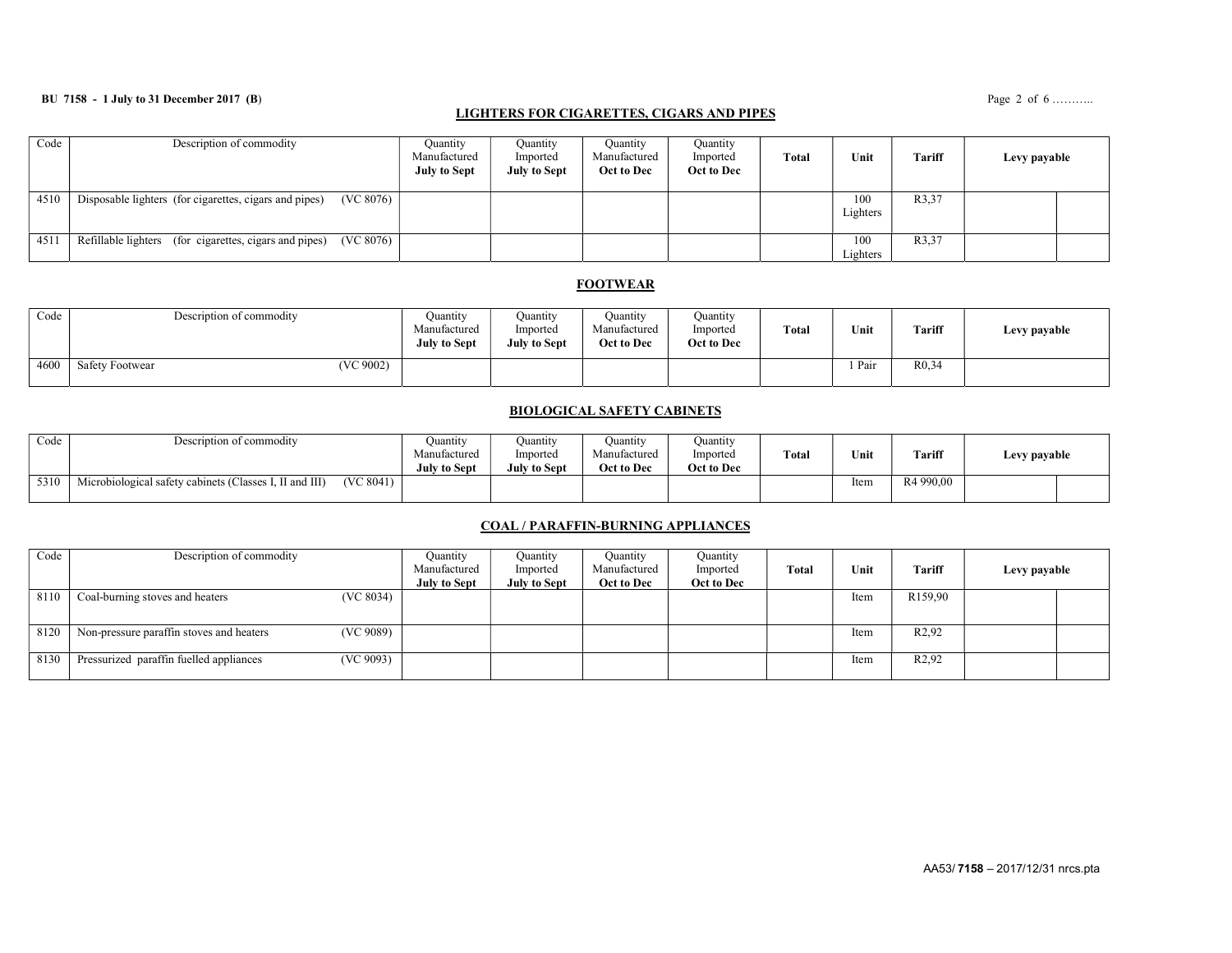## BU 7158 - 1 July to 31 December 2017 (B) Page 3 of 6 ..........

## FIRE-ARMS

| Code | Description of commodity                                              | Quantity<br>Manufactured<br><b>July to Sept</b> | Quantity<br>Imported<br><b>July to Sept</b> | <b>Quantity</b><br>Manufactured<br>Oct to Dec | Quantity<br>Imported<br>Oct to Dec | <b>Total</b> | Unit | Tariff               | Levy payable |
|------|-----------------------------------------------------------------------|-------------------------------------------------|---------------------------------------------|-----------------------------------------------|------------------------------------|--------------|------|----------------------|--------------|
| 8310 | .22 Rim fire arms<br>(VC 8028)                                        |                                                 |                                             |                                               |                                    |              | Item | R 12,67              |              |
| 831  | (VC 8028)<br>Revolvers                                                |                                                 |                                             |                                               |                                    |              | Item | R <sub>19</sub> ,19  |              |
| 8312 | Centre fire rifles and pistols<br>(VC 8028)                           |                                                 |                                             |                                               |                                    |              | Item | R <sub>19</sub> ,19  |              |
| 8313 | Double-barrel shotguns<br>(VC 8028)                                   |                                                 |                                             |                                               |                                    |              | Item | R <sub>19</sub> ,19  |              |
| 8314 | Single-barrel shotguns<br>(VC 8028)                                   |                                                 |                                             |                                               |                                    |              | Item | R <sub>16</sub> , 33 |              |
| 8315 | All types of replacement barrels<br>(VC 8028)                         |                                                 |                                             |                                               |                                    |              | Item | R <sub>12</sub> ,67  |              |
| 8316 | Modified rim- and center fire rifles, revolvers and pistols (VC 8028) |                                                 |                                             |                                               |                                    |              | Item | R <sub>24,93</sub>   |              |
| 8317 | Modified double-barrel shotguns<br>(VC 8028)                          |                                                 |                                             |                                               |                                    |              | Item | R <sub>24</sub> ,93  |              |
| 8318 | Modified single-barrel shotguns<br>(VC 8028)                          |                                                 |                                             |                                               |                                    |              | Item | R <sub>23</sub> ,03  |              |

## TIMBER

| Code | Description of commodity                 | Quantity<br>Manufactured<br><b>July to Sept</b> | Ouantity<br>Imported<br><b>July to Sept</b> | Ouantity<br>Manufactured<br>Oct to Dec | Ouantıty<br>Imported<br>Oct to Dec | Total | Unit                  | Tariff                     | Levy payable |  |
|------|------------------------------------------|-------------------------------------------------|---------------------------------------------|----------------------------------------|------------------------------------|-------|-----------------------|----------------------------|--------------|--|
| 4710 | (VC 9092)<br>Preservative Treated Timber |                                                 |                                             |                                        |                                    |       | Per<br>m <sup>3</sup> | $D$ 1 $25$<br>$\mathbf{R}$ |              |  |

## **CEMENT**

| Code | Description of commodity | Ouantity            | Ouantity            | Quantity     | Ouantity   |              |                                       |        |              |
|------|--------------------------|---------------------|---------------------|--------------|------------|--------------|---------------------------------------|--------|--------------|
|      |                          | Manufactured        | Imported            | Manufactured | Imported   | <b>Total</b> | Unit<br>the company of the company of | Tariff | Levy payable |
|      |                          | <b>July to Sept</b> | <b>July to Sept</b> | Oct to Dec   | Oct to Dec |              |                                       |        |              |
| 8400 | (VC 9085)<br>Cement      |                     |                     |              |            |              | Per                                   | R 0.21 |              |
|      |                          |                     |                     |              |            |              | Metric                                |        |              |
|      |                          |                     |                     |              |            |              | Ton                                   |        |              |

## DISINFECTANTS & DETERGENTS

# NB: QUANTITY TO BE ROUNDED OFF TO THE NEXT FULL UNIT!!

| Code | Description of commodities                             | Quantity<br>Manufactured<br><b>July to Sept</b> | Quantity<br>Imported<br><b>July to Sept</b> | Ouantity<br>Manufactured<br>Oct to Dec | Quantity<br>Imported<br>Oct to Dec | Total | Unit                                 | <b>Tariff</b>      | Levy payable |  |
|------|--------------------------------------------------------|-------------------------------------------------|---------------------------------------------|----------------------------------------|------------------------------------|-------|--------------------------------------|--------------------|--------------|--|
| 8700 | (VC 8054)<br>Disinfectants and Detergent-disinfectants |                                                 |                                             |                                        |                                    |       | 100<br>liters or<br>$100 \text{ kg}$ | R <sub>6</sub> ,91 |              |  |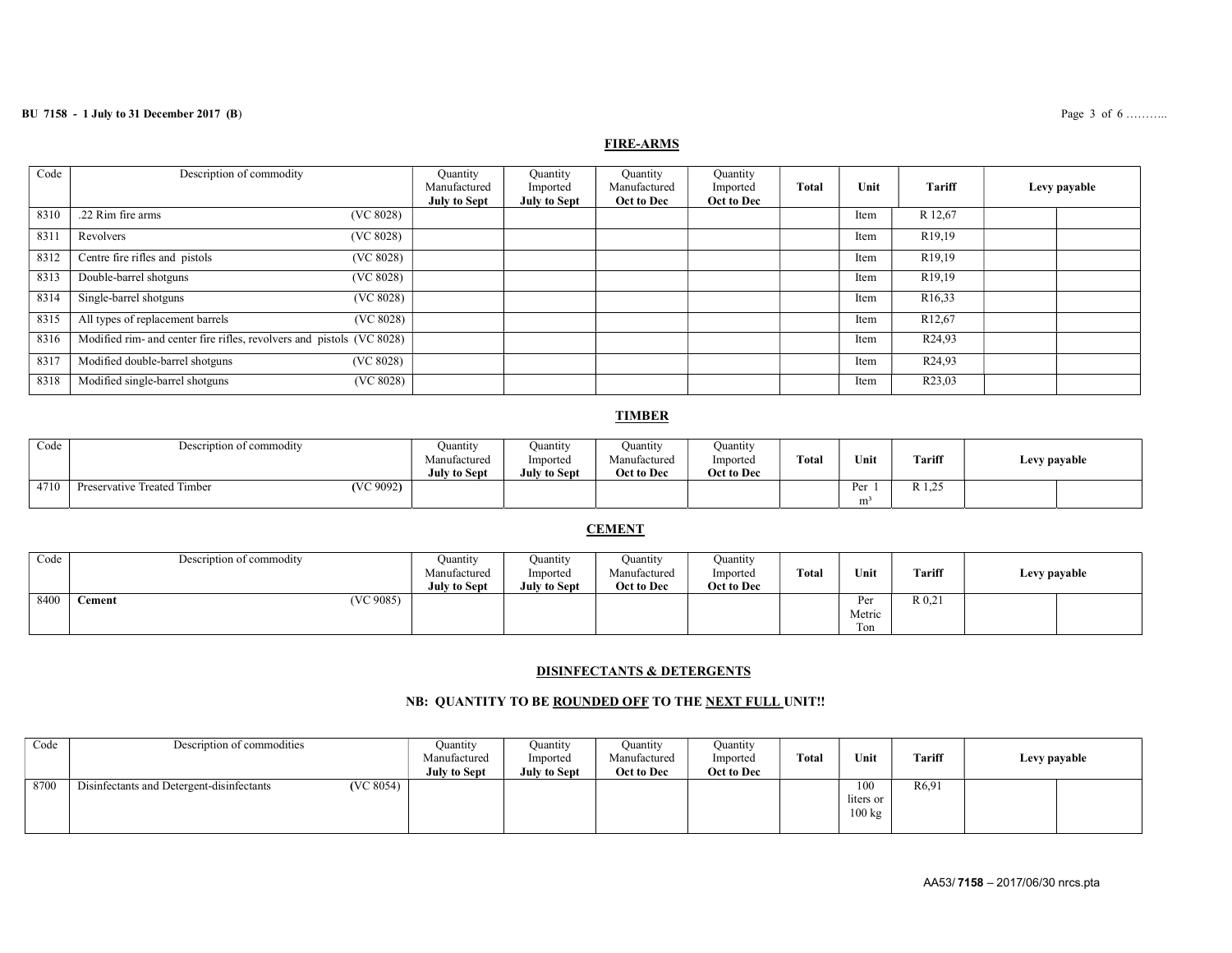#### PERSONAL PROTECTIVE EQUIPMENT

| Code  | Description of commodities                                                                                                                                       | Quantity<br>Manufactured<br><b>July to Sept</b> | Quantity<br>Imported<br><b>July to Sept</b> | Quantity<br>Manufactured<br>Oct to Dec | Quantity<br>Imported<br>Oct to Dec | <b>Total</b> | Unit | <b>Tariff</b>       | Levy payable |
|-------|------------------------------------------------------------------------------------------------------------------------------------------------------------------|-------------------------------------------------|---------------------------------------------|----------------------------------------|------------------------------------|--------------|------|---------------------|--------------|
| 8280  | Gas filters and combined filters<br>(SANS 54387)<br>(VC 8072)                                                                                                    |                                                 |                                             |                                        |                                    |              | Item | R 0.38              |              |
| 82802 | Filters for connection by means of breathing hoses to face pieces<br>(VC 8072)<br>(SANS 275)                                                                     |                                                 |                                             |                                        |                                    |              | Item | R 0,38              |              |
| 8281  | (SANS 50136)<br>Full-face masks<br>(VC 8072)                                                                                                                     |                                                 |                                             |                                        |                                    |              | Item | R 11,88             |              |
| 8282  | Half masks and quarter masks<br>(SANS 50140)<br>(VC 8072)                                                                                                        |                                                 |                                             |                                        |                                    |              | Item | $R$ 1,41            |              |
| 8283  | Filtering half masks to protect against particles<br>(SANS 50149)<br>(VC 8072)                                                                                   |                                                 |                                             |                                        |                                    |              | Item | $R$ 0,13            |              |
| 82830 | Valve filtering half masks to protect against gases or gases and<br>(SANS 50405)<br>(VC 8032)<br>particles                                                       |                                                 |                                             |                                        |                                    |              | Item | R 7,65              |              |
| 8284  | Half mask without inhalation valves and with separable filters to<br>protect against gases or gases and particles or particles only<br>(SANS 51287)<br>(VC 8072) |                                                 |                                             |                                        |                                    |              | Item | R 1,41              |              |
| 8285  | Particle filters<br>(SANS 50143)<br>(VC 8072)                                                                                                                    |                                                 |                                             |                                        |                                    |              | Item | R 0,29              |              |
| 8290  | Powered filtering devices incorporating a helmet or a hood<br>(SANS 12941)<br>(VC 8072)                                                                          |                                                 |                                             |                                        |                                    |              | Item | R124,21             |              |
| 82900 | Power assisted filtering devices incorporating full face masks,<br>half masks or quarter masks<br><i>(SANS 12942)</i><br>(VC 8072)                               |                                                 |                                             |                                        |                                    |              | Item | R124,21             |              |
| 8291  | Compressed air line breathing apparatus for use with demand<br>valve for use with a full face mask (SANS 54593-1) (VC 8072)                                      |                                                 |                                             |                                        |                                    |              | Item | R78,46              |              |
| 82910 | Continuous flow compressed air line breathing apparatus<br>(SANS 54594) (VC 8072)                                                                                |                                                 |                                             |                                        |                                    |              | Item | R78,46              |              |
| 82912 | Compressed air line breathing apparatus with demand valve for<br>use with a half mask at positive pressure<br>(SANS 54593-2) (VC 8072)                           |                                                 |                                             |                                        |                                    |              | Item | R78,46              |              |
| 8292  | Fresh air hose breathing apparatus for use with full face mask,<br>half mask or mouthpiece assembly (SANS 50138) (VC 8072)                                       |                                                 |                                             |                                        |                                    |              | Item | R78,46              |              |
| 82920 | Powered fresh air hose breathing apparatus incorporating a hood<br>(SANS 50269)<br>(VC 8072)                                                                     |                                                 |                                             |                                        |                                    |              | Item | R78,46              |              |
| 8293  | Self-contained closed-circuit breathing apparatus of the<br>compressed oxygen or compressed oxygen-nitrogen type<br>(SANS 50145)<br>(VC 8072)                    |                                                 |                                             |                                        |                                    |              | Item | R1 170,00           |              |
| 8294  | Self-contained open-circuit compressed air breathing apparatus<br>(SANS 50137)<br>(VC 8072)                                                                      |                                                 |                                             |                                        |                                    |              | Item | R <sub>171,46</sub> |              |
| 8295  | Self-contained closed-circuit breathing apparatus for escape<br>(SANS 53794)<br>apparatus<br>(VC 8072)                                                           |                                                 |                                             |                                        |                                    |              | Item | R152,97             |              |
| 82951 | Self-contained open-circuit compressed air breathing apparatus<br>with full face mask or mouthpiece assembly for escape<br>(SANS 50402)<br>(VC 8032)             |                                                 |                                             |                                        |                                    |              | Item | R 235,32            |              |
| 82952 | Filtering devices with hood for self-rescue from fire<br>(SANS 50403)<br>(VC 8032)                                                                               |                                                 |                                             |                                        |                                    |              | Item | R 31,95             |              |
| 82953 | Filter self-rescuers for protection against carbon monoxide<br>(SANS 50404)<br>(VC 8032)                                                                         |                                                 |                                             |                                        |                                    |              | Item | R 15,97             |              |
| 82955 | Compressed air escape apparatus with a hood<br>(VC 8032)<br>(SANS 51146)                                                                                         |                                                 |                                             |                                        |                                    |              | Item | R200,21             |              |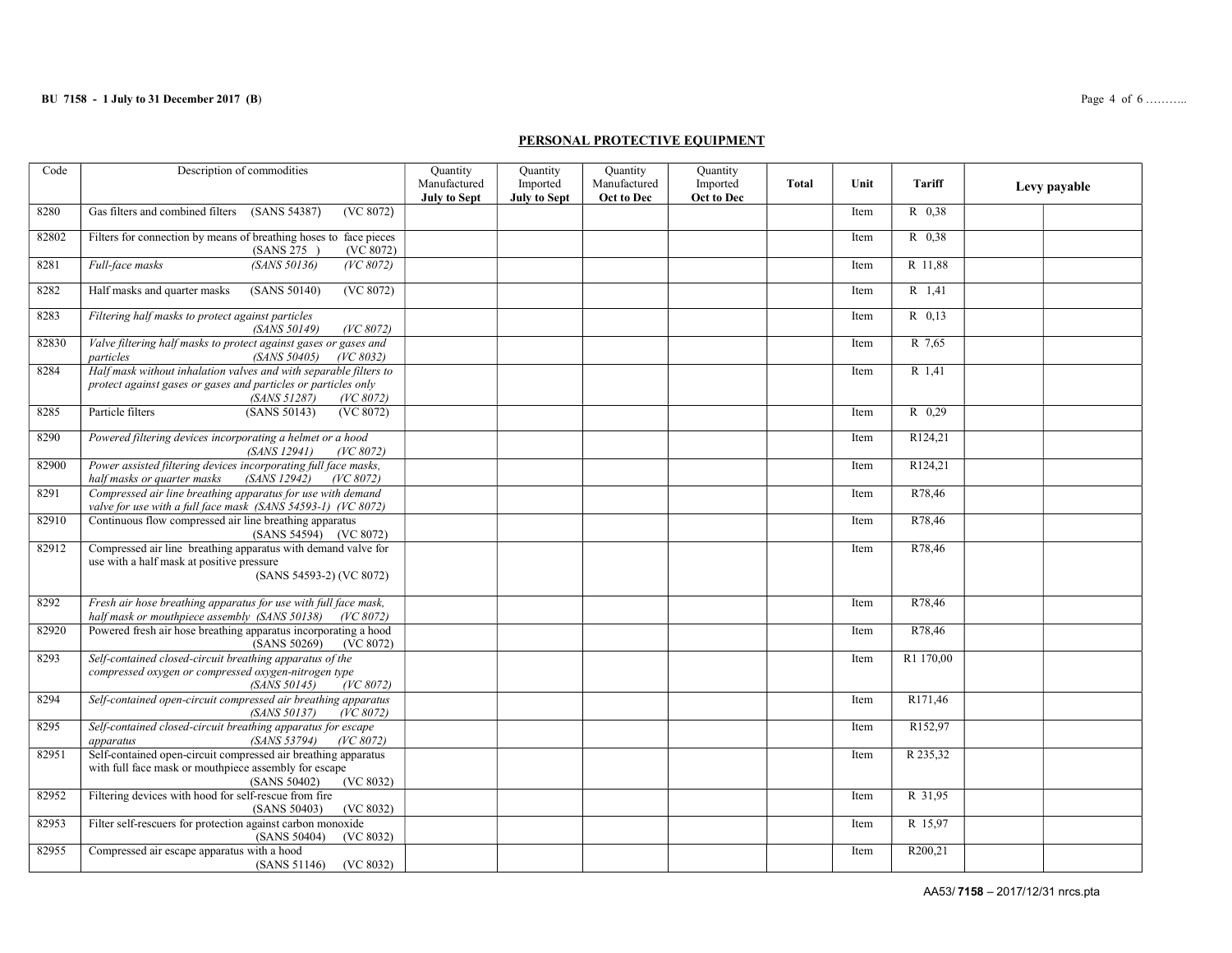### **BU 7158 - 1 July to 31 December 2017 (B)** Page 5 of 6 ……….

## SWIMMING AIDS / LIFE JACKETS

| Code  | Description of commodities                                                                     | Quantity<br>Manufactured<br><b>July to Sept</b> | Ouantity<br>Imported<br><b>July to Sept</b> | Quantity<br>Manufactured<br>Oct to Dec | Quantity<br>Imported<br>Oct to Dec | <b>Total</b> | Unit | Tariff              | Levy payable |
|-------|------------------------------------------------------------------------------------------------|-------------------------------------------------|---------------------------------------------|----------------------------------------|------------------------------------|--------------|------|---------------------|--------------|
| 4310  | Swimming aids that are carried or worn on the body<br>(SANS 53138-1) (VC 8032)                 |                                                 |                                             |                                        |                                    |              | Item | R 0.27              |              |
| 4312  | Swim seats<br>(SANS 53138-3) (VC 8032)                                                         |                                                 |                                             |                                        |                                    |              | Item | R 0.64              |              |
| 4314  | Buoyancy aids (level 50)<br>(SANS 12402-5) (VC 8032)                                           |                                                 |                                             |                                        |                                    |              | Item | R 7,70              |              |
| 4315  | Special purpose buoyancy aids<br>$(SANS 12402-6)$ $(VC 8032)$                                  |                                                 |                                             |                                        |                                    |              | Item | R 7,70              |              |
| 4313  | Lifejackets for inland / close to shore conditions (level 100)<br>$(SANS 12402-4)$ $(VC 8032)$ |                                                 |                                             |                                        |                                    |              | Item | R <sub>15</sub> ,40 |              |
| 43131 | Lifejackets for offshore conditions (level 150)<br>(VC 8032)<br>$(SANS 12402-3)$               |                                                 |                                             |                                        |                                    |              | Item | R <sub>15</sub> ,40 |              |
| 43132 | Lifejackets for extreme offshore conditions (level 275)<br>(VC 8032)<br>$(SANS 12402-2)$       |                                                 |                                             |                                        |                                    |              | Item | R <sub>15</sub> ,40 |              |
| 43133 | Lifejackets for seagoing ships<br>$(SANS 12402-1)$<br>(VC 8032)                                |                                                 |                                             |                                        |                                    |              | Item | R <sub>15</sub> ,40 |              |
| 43134 | Special Purpose lifejackets<br>$(SANS 12402-6)$<br>(VC 8032)                                   |                                                 |                                             |                                        |                                    |              | Item | R <sub>15</sub> ,40 |              |

# SAFETY GLASS / GLAZING MATERIALS

| Code | Description of commodities                                  | Ouantity<br>Manufactured<br><b>July to Sept</b> | Ouantitv<br>Imported<br><b>July to Sept</b> | Quantity<br>Manufactured<br>Oct to Dec | Quantity<br>Imported<br>Oct to Dec | <b>Total</b> | Unit                | <b>Tariff</b> | Levy payable |  |
|------|-------------------------------------------------------------|-------------------------------------------------|---------------------------------------------|----------------------------------------|------------------------------------|--------------|---------------------|---------------|--------------|--|
| 4400 | (VC 9003)<br>Safety glass and other safety glazing material |                                                 |                                             |                                        |                                    |              | Per $1 \text{ m}^2$ | R0,22         |              |  |